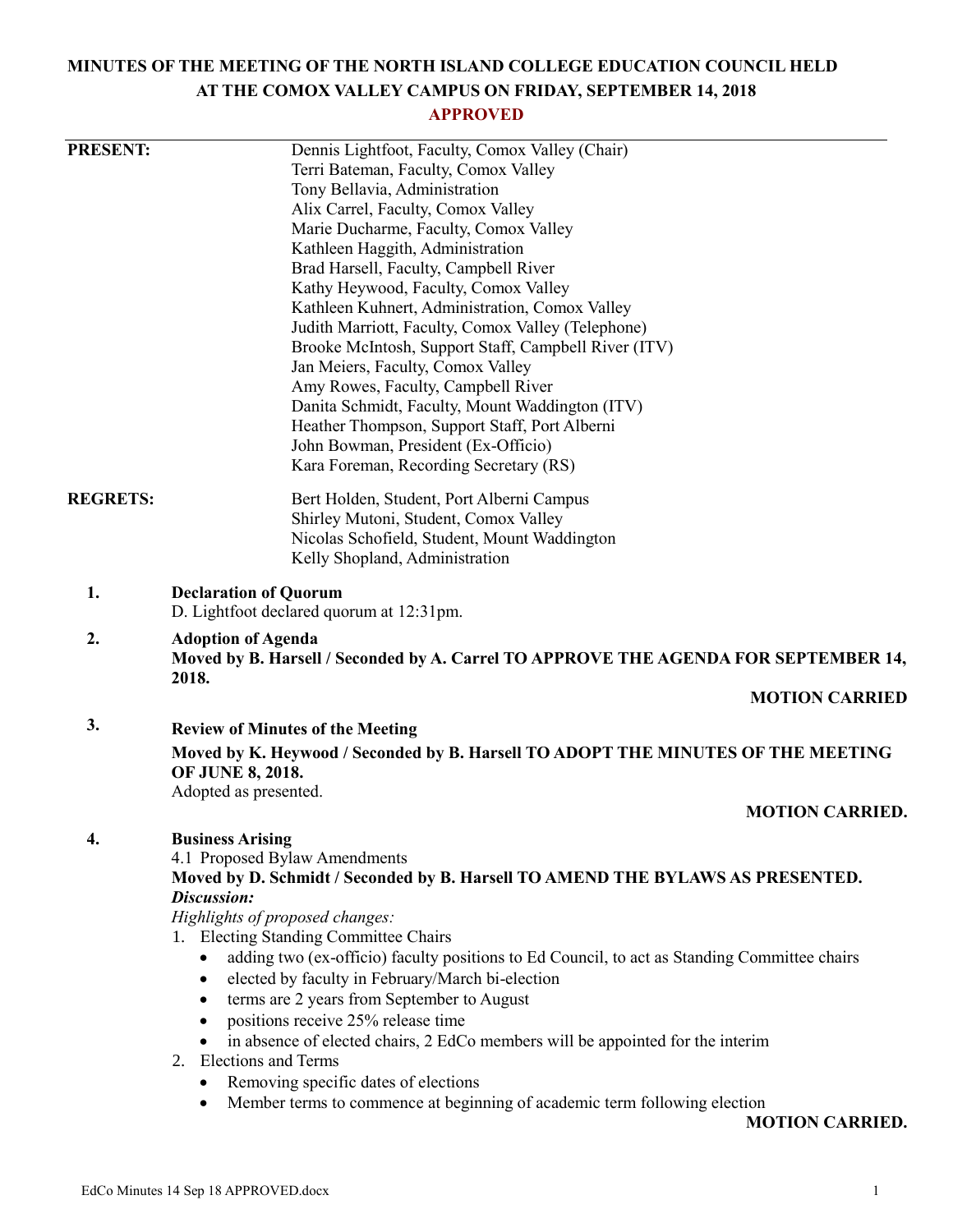K. Kuhnert noted that next step is to revise the Election Rules and Regulations after consultation with the North Island College Faculty Association (NICFA), North Island Student Union(NISU), the Board of Governors (BOG) and the Canadian Union of Public Employees (CUPE).

#### **5. Committee Reports**

#### **5.1** *Education Council Chair Update/Information*

D. Lightfoot reviewed his report; *Report Highlights*

- Approval of release time for committee chairs
- Approval of honorarium for student members
	- o based on attendance
	- o \$100 per meeting (same as Board of Governors)
- C. Hodgson's final report on Education Council's processes
	- o 5 major recommendations
	- o Posted on the [Education Council team site](https://mynic.nic.bc.ca/organizations/educationcouncil/default.aspx)

## **5.2** *Planning and Standards Committee*

Minutes of 28 May 2018

## **Moved by K. Kuhnert / Seconded by M. Ducharme TO APPROVE REVISIONS TO POLICY 3-30: STUDENT APPEALS EFFECTIVE IMMEDIATELY.**

#### *Discussion:*

K. Kuhnert reviewed changes to the policy.

- Last updated October 2015
- Received rigorous review from P&S Committee, Senior Education Team (SET), Senior Leadership Team (SLT), NISU and NIC's legal counsel
- Changes to some language for clarification
- Defining when an appeal can be used
- Retention of records (advise of legal counsel)
- Changes to Procedures (do not require EdCo approval)

#### **MOTION CARRIED.**

T. Bellavia thanked the committee for their work on this policy and encouraged faculty members to sit on the Appeal Panel. The panel consists of two faculty members and two students. K. Kuhnert also extended her thanks to the committee for all their work.

#### **INTERRUPTION – POWER OUTAGE**

| 5.3 | <b>Fast Track Committee</b>      |
|-----|----------------------------------|
|     | <b>Minutes of June/July 2018</b> |

**5.3.1 Items 5.3.1 – 5.3.6 were taken together Course Revision – BUS 100 Financial Accounting Fundamentals**

> **Moved by K. Haggith / Seconded by K. Heywood TO APPROVE THE COURSE REVISIONS (Items 5.3.1 – 5.3.6).**

- **5.3.2 Course Revision – BUS 132 Mathematics of Finance**
- **5.3.3 Course Revision – BUS 150 Principles of Management**
- **5.3.4 Course Revision – BUS 152 Entrepreneurship and Small Business**
- **5.3.5 Course Revision – BUS 162 Principles of Marketing**
- **5.3.6 Course Revision – BUS 170 Computer Applications for Business**

**EFFECTIVE/START DATE: FA 2018**

*Discussion:*

#### None

**Action Items: (RS)**

Add to course revision forms (BUS 100, 132, 152, and 170); Prerequisites: Add MAT 055

**MOTION CARRIED.**

**5.3.7 Items 5.3.7 – 5.3.8 were taken together Course Revision – ECO 110 Principles of Microeconomics**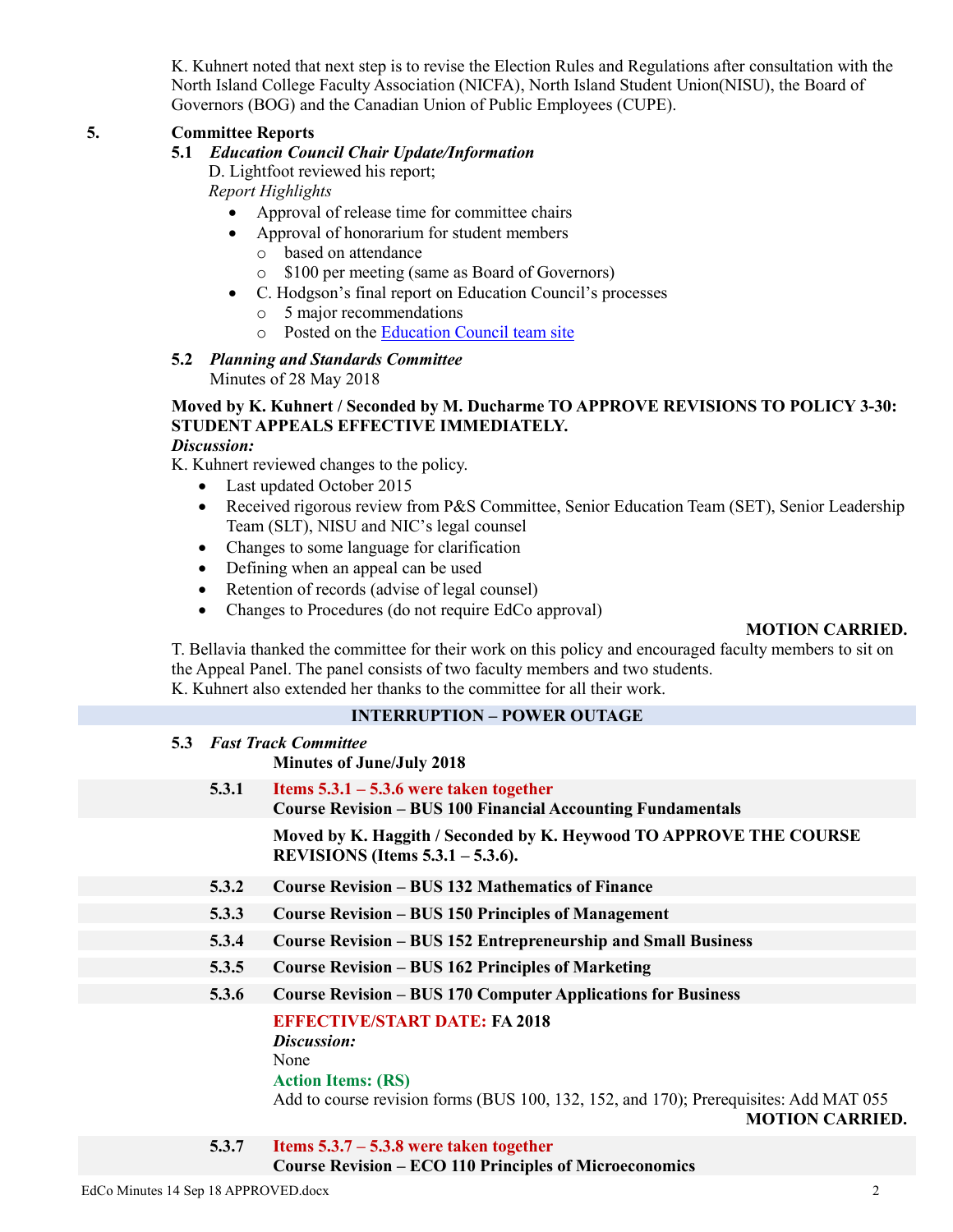**Moved by K. Haggith / Seconded by B. Harsell TO APPROVE THE COURSE REVISIONS.**

|     |        | INE V IDIUIVD.                                                                                                                                                           |
|-----|--------|--------------------------------------------------------------------------------------------------------------------------------------------------------------------------|
|     | 5.3.8  | <b>Course Revision – ECO 111 Principles of Macroeconomics</b>                                                                                                            |
|     |        | <b>EFFECTIVE/START DATE: FA 2018</b><br>Discussion:<br>None.<br><b>Action Items: (RS)</b><br>Add to course revision form (ECO 110); Prerequisites: Add MAT 055           |
|     |        | <b>MOTION CARRIED.</b>                                                                                                                                                   |
|     | 5.3.9  | Items $5.3.9 - 5.3.18$ were taken together<br><b>Program Revision - Electronics Technician Core Certificate</b>                                                          |
|     |        | Moved by K. Haggith / Seconded by D. Schmidt TO APPROVE THE PROGRAM<br><b>AND COURSE REVISIONS.</b>                                                                      |
|     | 5.3.10 | <b>Course Revision – ELC 090 Technical Mathematics</b>                                                                                                                   |
|     | 5.3.11 | <b>Course Revision - ELC 105 Technical DC Circuit Analysis</b>                                                                                                           |
|     | 5.3.12 | <b>Course Revision - ELC 106 Technical AC Circuit Analysis</b>                                                                                                           |
|     | 5.3.13 | <b>Course Revision - ELC 108 Technical Soldering &amp; Workshop Practices</b>                                                                                            |
|     | 5.3.14 | <b>Course Revision - ELC 109 Computer Applications and Design</b>                                                                                                        |
|     | 5.3.15 | <b>Course Revision – ELC 110 Digital Electronics Analysis</b>                                                                                                            |
|     | 5.3.16 | <b>Course Revision – ELC 120 Solid State Devices</b>                                                                                                                     |
|     | 5.3.17 | <b>Course Revision - ELC 130 Linear Circuit Analysis</b>                                                                                                                 |
|     | 5.3.18 | <b>Course Revision - ELC 140 Programmable Devices</b>                                                                                                                    |
|     |        | <b>EFFECTIVE/START DATE: FA 2018</b><br>Discussion:<br>None.<br><b>MOTION CARRIED.</b><br>K. Haggith extended thanks to the Fast Track Committee for their work on these |
|     |        | submissions during the summer.                                                                                                                                           |
| 5.4 |        | <b>Curriculum Committee</b><br><b>Minutes of 15 June 2018</b>                                                                                                            |
|     | 5.4.1  | New Course – KWA 098 Kwak'wala Introduction to the U'mista Orthography                                                                                                   |
|     |        | Moved by K. Haggith / Seconded by D. Schmidt TO APPROVE THE NEW COURSE.                                                                                                  |
|     |        | <b>EFFECTIVE/START DATE: FA 2018</b><br>Discussion:<br>None.                                                                                                             |
|     |        | <b>MOTION CARRIED.</b>                                                                                                                                                   |
|     | 5.4.2  | <b>Course Revision - MAT 210 Calculus III</b>                                                                                                                            |
|     |        | Moved by K. Haggith / Seconded by J. Meiers TO APPROVE THE COURSE<br><b>REVISION.</b>                                                                                    |
|     |        | <b>EFFECTIVE/START DATE: FA 2018</b><br>Discussion:<br>None.                                                                                                             |
|     |        | <b>MOTION CARRIED.</b>                                                                                                                                                   |

### **5.4.3 OMNIBUS K-12 Program Admissions Changes**

**Moved by K. Haggith / Seconded by B. Harsell TO APPROVE THE OMNIBUS K-12 PROGRAM ADMISSION CHANGES.**